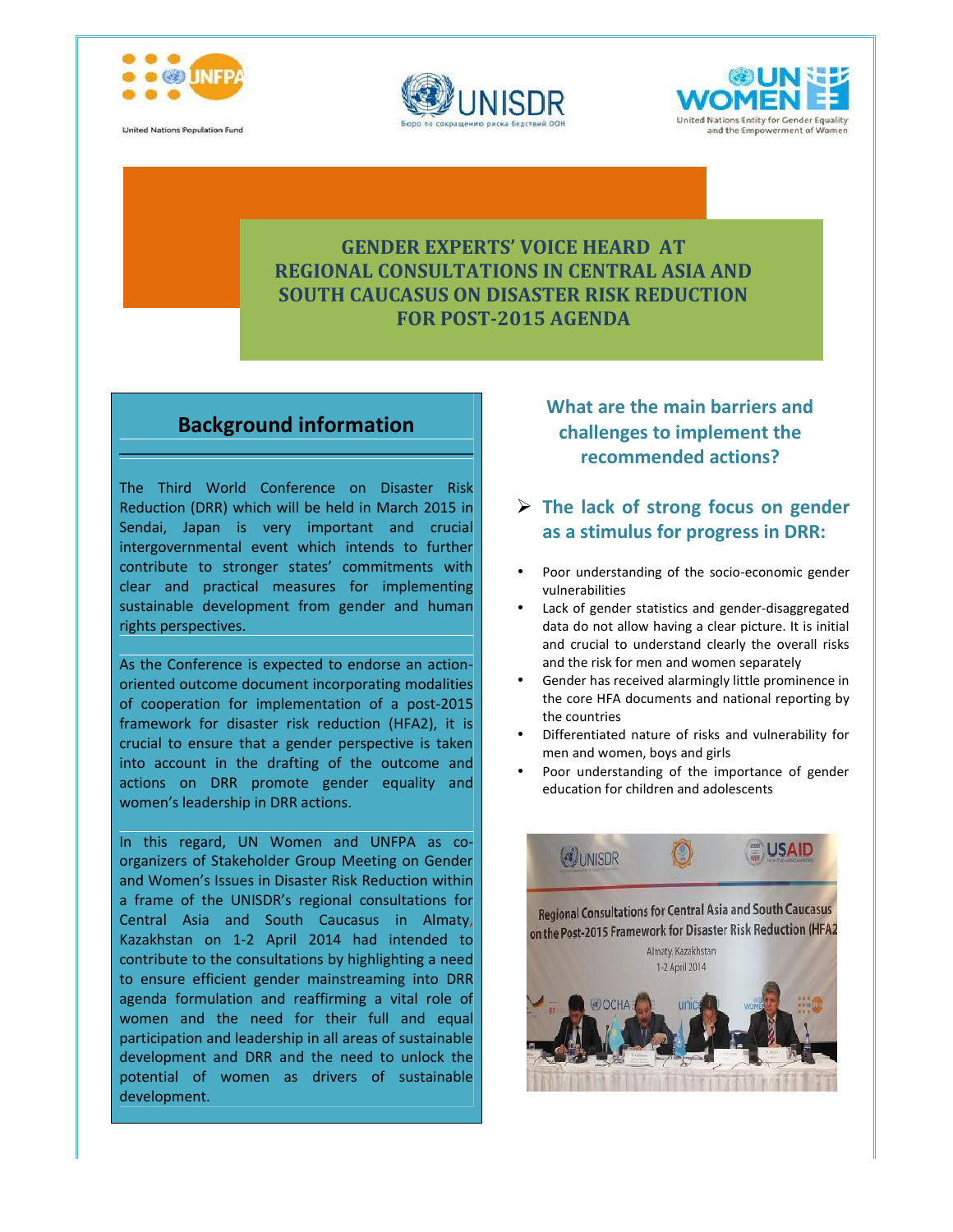- **Weak gender mainstreaming in national policies, strategies and plans for DRR and management:**
- Lack of evidence (gender-responsive vulnerability and capacity assessments, gender analysis) used in national development policies, planning and programs on DRR
- Needs (including health, especially, sexual and reproductive health, education, social protection, etc.) of women, adolescents/youth and people with disabilities not adequately and comprehensively addressed in DRR strategies
- Weak linkages of national gender equality policy framework with DRR strategies



- Lack of baseline information on women's and men's participation in DRR at local and national level
- Limited gender specific data and statistics on impacts of disasters and sex-disaggregated data of loss and damage
- Limited gender-sensitive indicators to monitor and measure progress on DRR
- Lack of genuine political accountability and efficient financial resources for gender responsive DRR
- Limited national reporting on progress made in mainstreaming gender into DRR and promoting gender perspectives of sustainable development at local and national level
- Lack of understanding of the relationship between gender equality and DRR.



- **Limited participation of women and their representation at all levels of decision making processes:**
	- Limited women's participation in formal DRR processes at all levels, including policy and decision making with bottom-up approach
	- Untapped potential of women and women's organizations for implementation of the HFA in terms of ideas, capacities, and experience.
	- Lack of institutional and individual capacity and tools to mainstream gender and DRR at the organizational planning, policy-making and implementation levels
	- Limited financial resources to develop and implement women's NGOs' innovative initiatives aiming to improve gender responsiveness of DRR at local and national level
	- Lack of accessible information for women on DRR at all levels

## **Summary of discussions:**

The Gender Stakeholders Group pointed a need to clearly highlight principles to follow to ensure an efficient gender mainstreaming into DRR-related agenda within Post-2015 framework:

- to focus exactly on the gender-related priorities and commitments through 1) a stand-alone goal on gender equality and women's empowerment, and 2) integration of gender aspects into all goals/targets on Sustainable Development and DRR (risk prevention, risk reduction and building resilience/sustainability of achieved results);
- to supplement short-term actions with long term ones, precisely affecting the achievement of specific changes – from changes in legislation as a short-term measure to changes in attitudes, recognition, behavior and culture as a whole;
- DRR-related goals/targets should contribute to achieving concrete progress with regard to human development and human security - so should include human-oriented indicators and outcome;
- recognize that gender education is a priority allowing to acquire necessary changes. It has to be integrated into all levels of education in general for cultural, social and other changes, especially at the level of higher education (law, social work, public health, political science, psychology, etc.)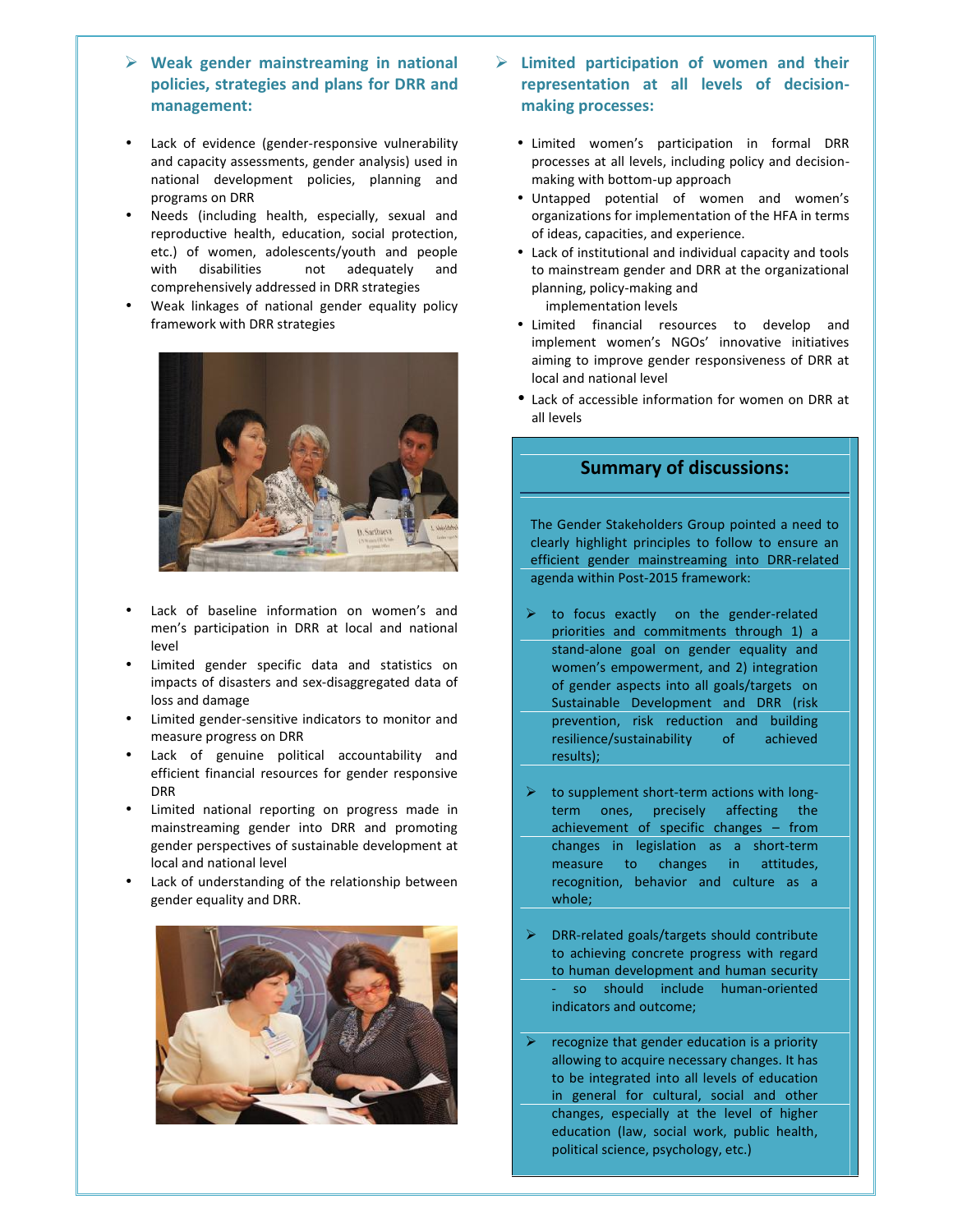| development agenda                                                                                                                                                                                                                                                                       |                                                                                                                                                                                                                                                                                                                                                                                                                                                                                                                                                                                                                                                                                                                                                                                                                                                                                                                                                                                                                                                                                                                                                                                                                                                                                                                                                                                                                                                                                                                                                                                                                                                                                                                                                                                                                                                                                          |  |  |
|------------------------------------------------------------------------------------------------------------------------------------------------------------------------------------------------------------------------------------------------------------------------------------------|------------------------------------------------------------------------------------------------------------------------------------------------------------------------------------------------------------------------------------------------------------------------------------------------------------------------------------------------------------------------------------------------------------------------------------------------------------------------------------------------------------------------------------------------------------------------------------------------------------------------------------------------------------------------------------------------------------------------------------------------------------------------------------------------------------------------------------------------------------------------------------------------------------------------------------------------------------------------------------------------------------------------------------------------------------------------------------------------------------------------------------------------------------------------------------------------------------------------------------------------------------------------------------------------------------------------------------------------------------------------------------------------------------------------------------------------------------------------------------------------------------------------------------------------------------------------------------------------------------------------------------------------------------------------------------------------------------------------------------------------------------------------------------------------------------------------------------------------------------------------------------------|--|--|
| <b>Priority area</b>                                                                                                                                                                                                                                                                     | <b>Recommendations</b>                                                                                                                                                                                                                                                                                                                                                                                                                                                                                                                                                                                                                                                                                                                                                                                                                                                                                                                                                                                                                                                                                                                                                                                                                                                                                                                                                                                                                                                                                                                                                                                                                                                                                                                                                                                                                                                                   |  |  |
| 1. Increased<br>accountability of<br>countries for<br>implementation<br>of international<br>commitments to<br>promote gender<br>equality through<br>gender<br>mainstreaming<br>into national<br>policies,<br>strategies and<br>plans for<br>sustainable<br>development and<br><b>DRR</b> | to improve institutional and individual capacity and tools for gender mainstreaming<br>into DRR national coordination mechanisms and national platforms and for an<br>analysis of a progress towards gender mainstreaming in DRR<br>to improve conceptual and practical understanding of linkages between gender and<br>DRR at the national level<br>to develop tools that will strengthen public accountability and obligations to<br>implement gender-responsive DRR and for results-based monitoring and reporting on<br>a progress of gender mainstreaming in DRR<br>to promote collection, analysis and dissemination of sex-disaggregated data on<br>disaster risks, occurrence, impact and losses at all levels (including in line with the<br>new indicator system on DRR) (more than every 10 years). To include gender-<br>sensitive indicators to monitor and track progress on DRR, consequently sustainable<br>development<br>to improve mechanisms for policy implementation, knowledge and education on<br>$\bullet$<br>DRR, including public officials, public (especially women and vulnerable<br>constituencies), and media<br>to introduce gender budgeting instruments for planning/budgeting of DRR<br>$\bullet$<br>to ensure consideration of the impact of migration and the relationship between risks<br>$\bullet$<br>of conflicts and disasters in terms of gendered vulnerability<br>to ensure interactions and partnership with religious institutions/faith-based<br>organizations on enforcement of DRR commitments<br>to include gender issues in the Third National Communication on Climate Change<br>to develop and adapt educational materials for key stakeholders that ensure gender<br>mainstreaming into DRR<br>to strengthen focus on the responsibility of the business sector (how to avoid<br>discrimination within business companies, etc.) |  |  |
| 2. Gender<br>equality at all<br>levels of decision-<br>making,<br>implementation,<br>coordination and<br>evaluation of DRR                                                                                                                                                               | to build national and local women's groups'/NGOs'/gender experts' capacities on<br>٠<br>gender aspects of DRR strategies formulation, implementation and monitoring and<br>provide them with a platform to be heard and lead<br>to enhance participation of gender experts, women/women's groups/NGOs,<br>$\bullet$<br>including from rural areas, with a focus on communities and the most vulnerable and<br>marginalized in institutional arrangements/partnerships/coordination mechanisms<br>and platforms and to create interdisciplinary expert groups on DRR<br>to document and disseminate good practices on integration of gender into DRR to<br>$\bullet$<br>promote women as agents for change<br>to enhance women's (including women with disabilities and women in post-crisis)<br>$\bullet$<br>understanding of and access to early warning systems, to healthcare (including sexual<br>and reproductive health/SRH) and basic social services, shelter and security in the<br>context of the DRR                                                                                                                                                                                                                                                                                                                                                                                                                                                                                                                                                                                                                                                                                                                                                                                                                                                                          |  |  |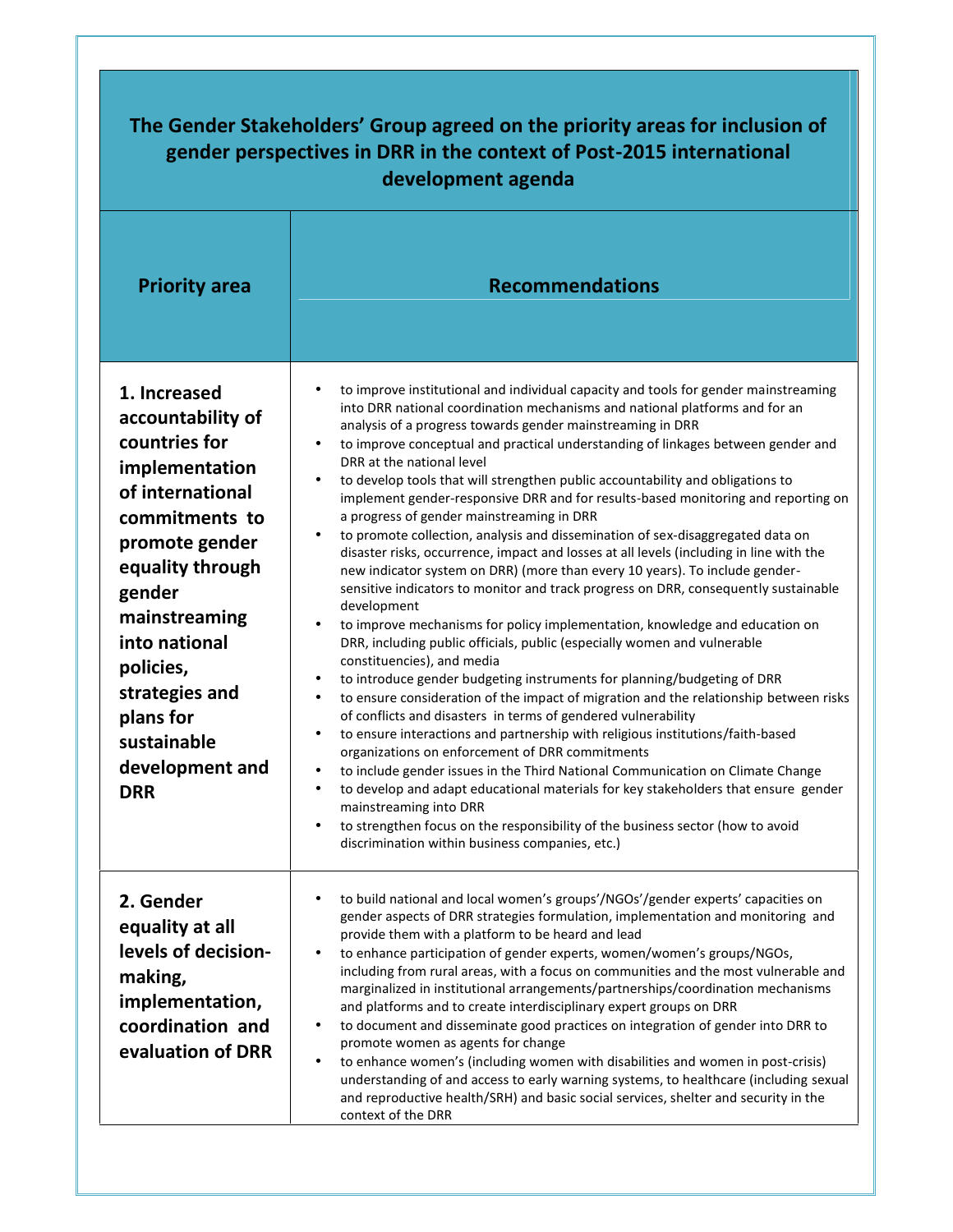|                                                                                                                                                             | to actively cooperate with the media in order to highlight the vulnerability of women<br>$\bullet$<br>and girls in the context of the DRR, to promote success stories on women's<br>participation in decision-making and to overcome stereotypes regarding the roles of<br>women and men in saving lives<br>to support networks and partnerships between members of women's movement in<br>$\bullet$<br>the region<br>to introduce a quota for women's participation in decision-making<br>$\bullet$<br>to develop the assessment tools for gender-sensitive DRR (how to achieve holistic<br>$\bullet$<br>and integrated actions in environmental policy, climate change, emergencies and<br>gender mainstreaming commitments, etc.)<br>to promote legal education of women about their rights, including sexual and<br>$\bullet$<br>reproductive health with a focus on vulnerable women (HIV- positive, sex workers,<br>people with disabilities, etc.) and to improve their access to services to protect their<br>rights<br>to promote equality within women's group (to avoid discrimination among women<br>$\bullet$<br>themselves) and to avoid "manipulation" involving women - not just ensuring<br>women's representation, but a meaningful participation by giving them voice, the<br>right and opportunities to express their position |
|-------------------------------------------------------------------------------------------------------------------------------------------------------------|----------------------------------------------------------------------------------------------------------------------------------------------------------------------------------------------------------------------------------------------------------------------------------------------------------------------------------------------------------------------------------------------------------------------------------------------------------------------------------------------------------------------------------------------------------------------------------------------------------------------------------------------------------------------------------------------------------------------------------------------------------------------------------------------------------------------------------------------------------------------------------------------------------------------------------------------------------------------------------------------------------------------------------------------------------------------------------------------------------------------------------------------------------------------------------------------------------------------------------------------------------------------------------------------------------------------------------------------------|
| 3. Prevention of<br>gender<br>discrimination and<br>gender-based<br>violence in order to<br>reduce the risk and<br>vulnerabilities in<br>the context of DRR | to conduct gender-analysis and gender-based vulnerability and risk assessments<br>$\bullet$<br>to integrate priorities on prevention and response to violence against women and<br>$\bullet$<br>girls in disaster and post-disaster contexts into a national DRR framework<br>to design international guidelines for the development of plans subject to the<br>$\bullet$<br>minimum standards and commitments<br>to integrate the Minimal Initial Service Package (MISP) for sexual and reproductive<br>$\bullet$<br>health (SRH) in humanitarian crises (risk reduction and disaster management) into<br>relevant sectoral plans and programs for DRR<br>to strengthen mechanisms for the protection and assistance to women and girls in<br>$\bullet$<br>the context of DRR                                                                                                                                                                                                                                                                                                                                                                                                                                                                                                                                                                     |

## **Gender Stakeholders Commit:**

- to assist in the implementation of international agreements reached within the framework of the global agenda on DRR, through integration into national and sectoral policies
- to promotion of international standards related to the achievement of gender equality through education within the framework of the existing training programs and courses
- to facilitate harmonization of the obligations under the HFA 2 and sustainable development commitments previously made by States in the field of human rights and gender equality
- to facilitate assessment of potential health system preparedness for crisis management using WHO tools
- to contribute to development of a strategy for DRR for the period Post-2015 from a gender perspective at all levels
- to contribute to empower and strengthen the capacity of women as the main actor for the sustainable development of communities to

ensure the full and equal participation of women in all areas of sustainable development and DRR

 to support dissemination of information about HFA2 among young people



 to facilitate creation of national groups with the participation of UN agencies, the National Women's Machinery, representatives from line ministries and NGOs to develop the action plan which reflects the recommendations and commitments developed during this consultation in an integrated manner